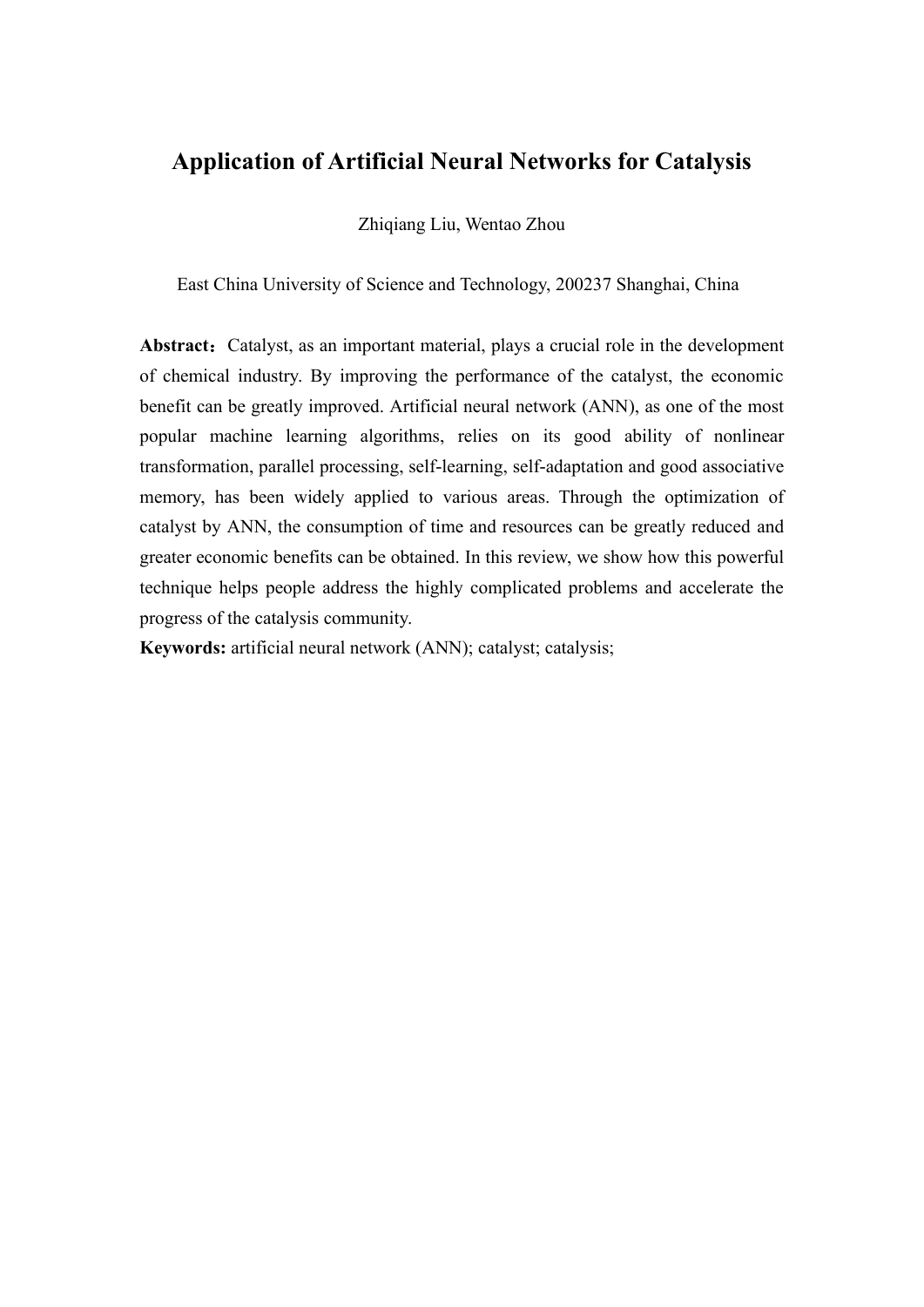# **1 Introduction**

In recent decades, Artificial neural network (ANN) , as a non-linear fitting algorithm, has become one of the most popular machine learning techniques due to its advantages of easy-training, adaptive structure, and tunable training parameters<sup>[1,2]</sup>. With the development of algorithms, there are currently a large number of ANN methods, such as the back-propagation neural network  $(BPNN)^{[3,4]}$ , general regression neural network (GRNN)<sup>[5]</sup>, and extreme learning machine (ELM)<sup>[6]</sup>. More recently, the deep neural network (DNN) has raised broad interests due to its strong learning capacity and the popular concept of deep learning techniques. Previous studies have shown that different neural network algorithms have different advantages for practical applications.

Nevertheless, to the best of our knowledge, there are very few review studies that summarize the ANN applications for catalysis research. Therefore, detailed discussions on the potential applications of ANNs for both experimental and theoretical catalysis are also necessary. Here, we aim to summarize the recent progress of ANN applications for catalysis, from the perspectives of the experiments.

# **2 Artificial neural networks**

# **2.1 Overview of artificial neural networks**

Artificial Neural Network, which is abbreviated as Neural Network, is an abstraction and simulation of the human brain. It is an interdisciplinary discipline involving biology, computer science, and mathematics. It is widely used in artificial intelligence and machine learning. It abstracts the neural network of human brain from the perspective of information processing, establishes some simple model, and forms different networks according to different connection modes. Artificial neural network is a kind of parallel interconnected network with adaptive self-learning adjustment, which is composed of the most basic unit group neurons. Through training and learning, artificial neural networks can simulate the biological nervous system to respond to specific objects, and its basic unit neuron is a simplification and simulation of biological neurons. Artificial neural networks are based on these simplifications and simulations of biological neurons<sup>[7]</sup>.

The network system of artificial neural network is very complex, it is composed of many and single basic neurons, the neurons simulate the human brain to process information, and connect with each other, carrying on the nonlinear change to process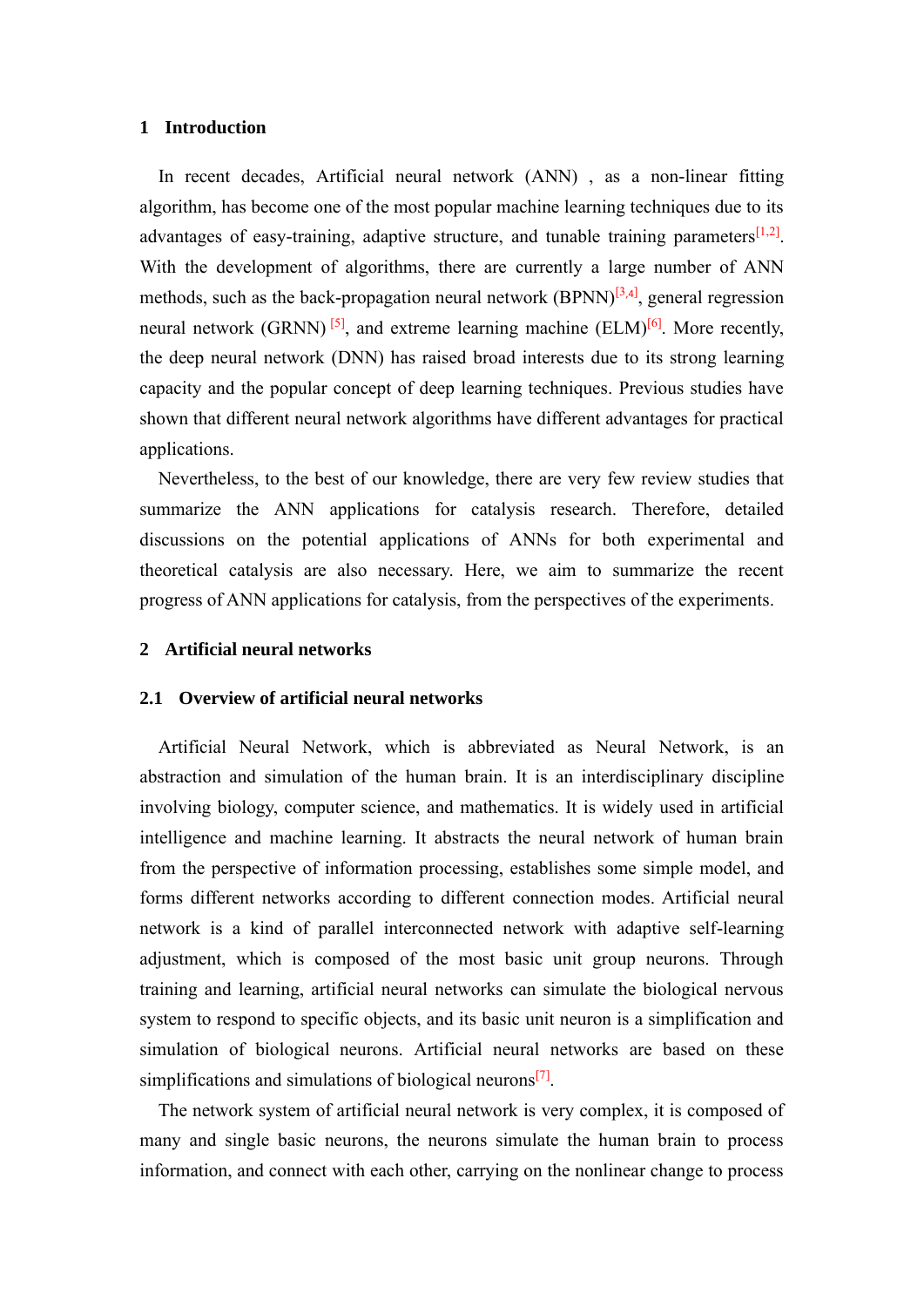information<sup>[8]</sup>. By training the information sample, the artificial neural network information processing information is input into the neural network, so that it has the memory and recognition function of human brain, and all kinds of information processing is completed. Artificial neural network has good non-linear transformation ability, parallel processing ability, self-learning and self-adaptation ability and good associative memory ability, but also avoid complex mathematical derivation, to ensure that the sample defect and parameter drift can ensure stable output<sup>[9]</sup>.

As an important part of artificial intelligence, artificial neural network has the advantages of super robustness, fault tolerance, full approximation of any complex nonlinear relationship, parallel processing, learning and self-adaptation. There is a broad space for development in many fields involving the processing of nonlinear and complex problems. The main application areas are auxiliary assembly system  $[10,11]$ , intelligent driving  $[12,13]$ , Chemical product development  $[14-16]$ , auxiliary medical diagnosis<sup>[17-19]</sup>, image processing  $[20-22]$ , automatic control of power systems  $[23-25]$ , signal processing  $[26-28]$ , process control and optimization $[29-31]$ , troubleshooting  $[32,33]$ , game theory <sup>[34,35]</sup>, etc.

# **2.2 Classification**

Artificial neural network can be divided into feedback network and forward network in terms of structure, and can be divided into random network or deterministic network in terms of performance, which can also be called discrete network and continuous network. It can also be divided into management network and free network according to the method of learning. According to the nature of connection, it can be divided into first order linear correlation network and high order nonlinear correlation network. This paper focuses on the analysis of the topology of artificial neural network<sup>[36]</sup>.

(1) Feedback network: Feedback network mainly includes BAM, Hamming, Hopfield, etc. Feedback networks with feedback between neurons can be represented by an undirected complete graph. The state of the neural network in the aspect of information processing is transformative and can be processed by using the dynamic system theory. The associative skill function of the system is closely related to the stability of the system, and Boltzmann machine and Hopfield network belong to this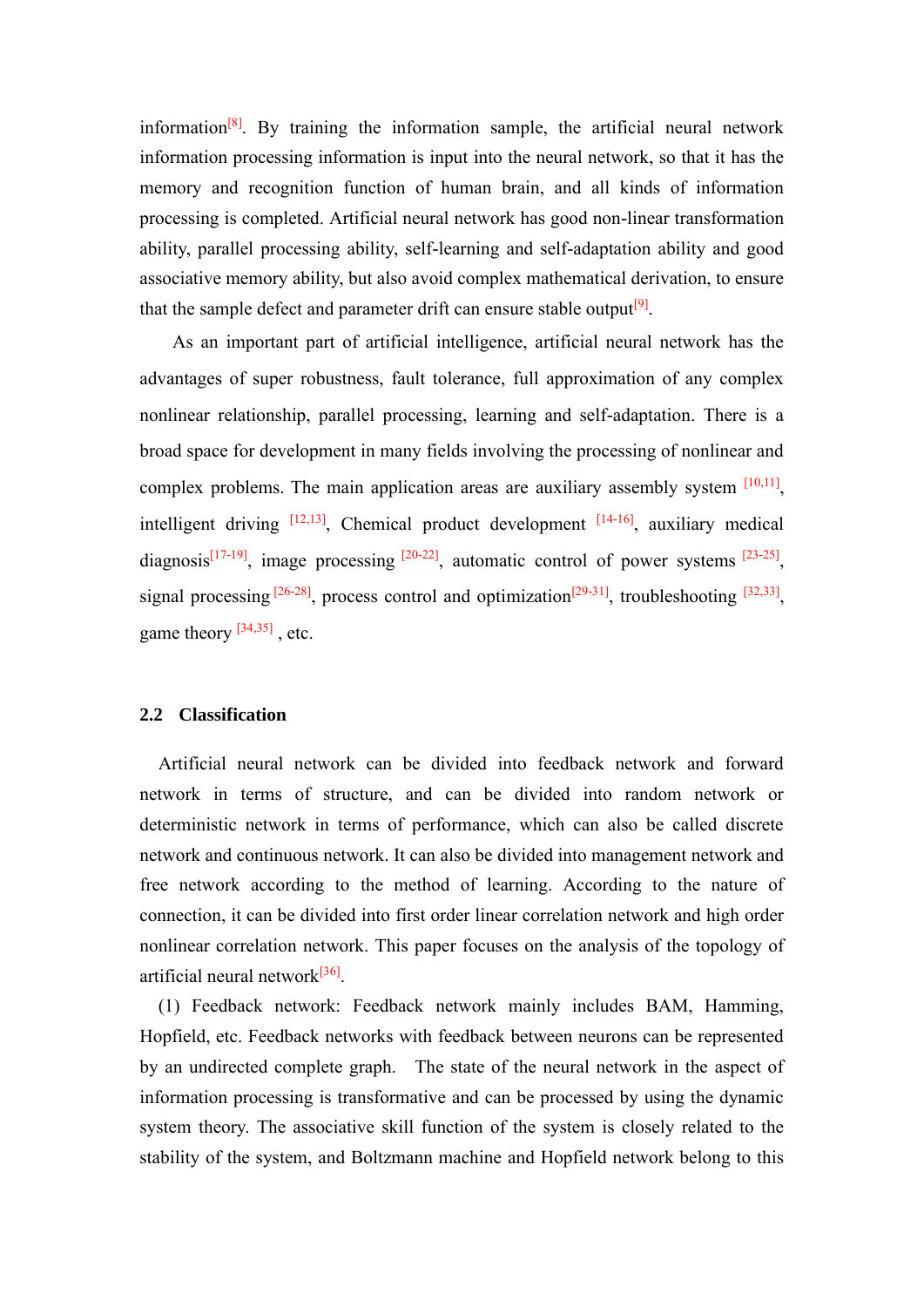type.

(2) Forward network includes BP, multi-layer perceptron, single-layer perceptron, adaptive linear network, etc. In a forward network, each neuron in the network receives input from the previous level and outputs it to the next level. The network can be represented by a directed acyclic graph, which has no feedback. The network converts signals from the input space to the output space, and the multiple combinations of its information processing capabilities are derived from simple nonlinear functions. The network structure is easy to implement and relatively simple. Back propagation network is a typical forward network<sup>[37]</sup>.

# **2.3 Artificial neural network learning rules**

The learning rules of artificial neural networks are actually a way of network training. The purpose is to modify the weights of neural networks and adjust the thresholds of neural networks so that they can better complete some specific tasks. At present, neural networks have two different learning methods: tutored learning (also called supervised learning) and unsupervised learning (also called autonomous learning).

# **2.3.1 Supervised learning**

The so-called supervised learning is a process in which the neural network requires training data to be supervised during the training process. This process is a process of continuously adjusting the weight under the effect of the expected output, that is, when the training data is input into the neural network after training <sup>[38]</sup>. After learning the output, the network compares the output with the expected output. If the output of the neural network is within the allowable range of errors compared to the expected output, then the neural network learning can be considered to have been completed. If it is not within the allowable range of errors, the neural network must continuously adjust the weights set to reduce the error, so that the output of the neural network is closer to the expected output, until the error is within the range allowed by the error, and the training ends. Therefore, it can be seen that the learning process with a mentor is a process of weight adjustment under the expectation of supervision. In this process, the change of the weight of the neural network reflects the learning process of the entire network. The final adjusted weight is this nerve. In this way, after continuous supervised learning, a neural network model with preliminary intelligence has been basically established<sup>[7,39]</sup>.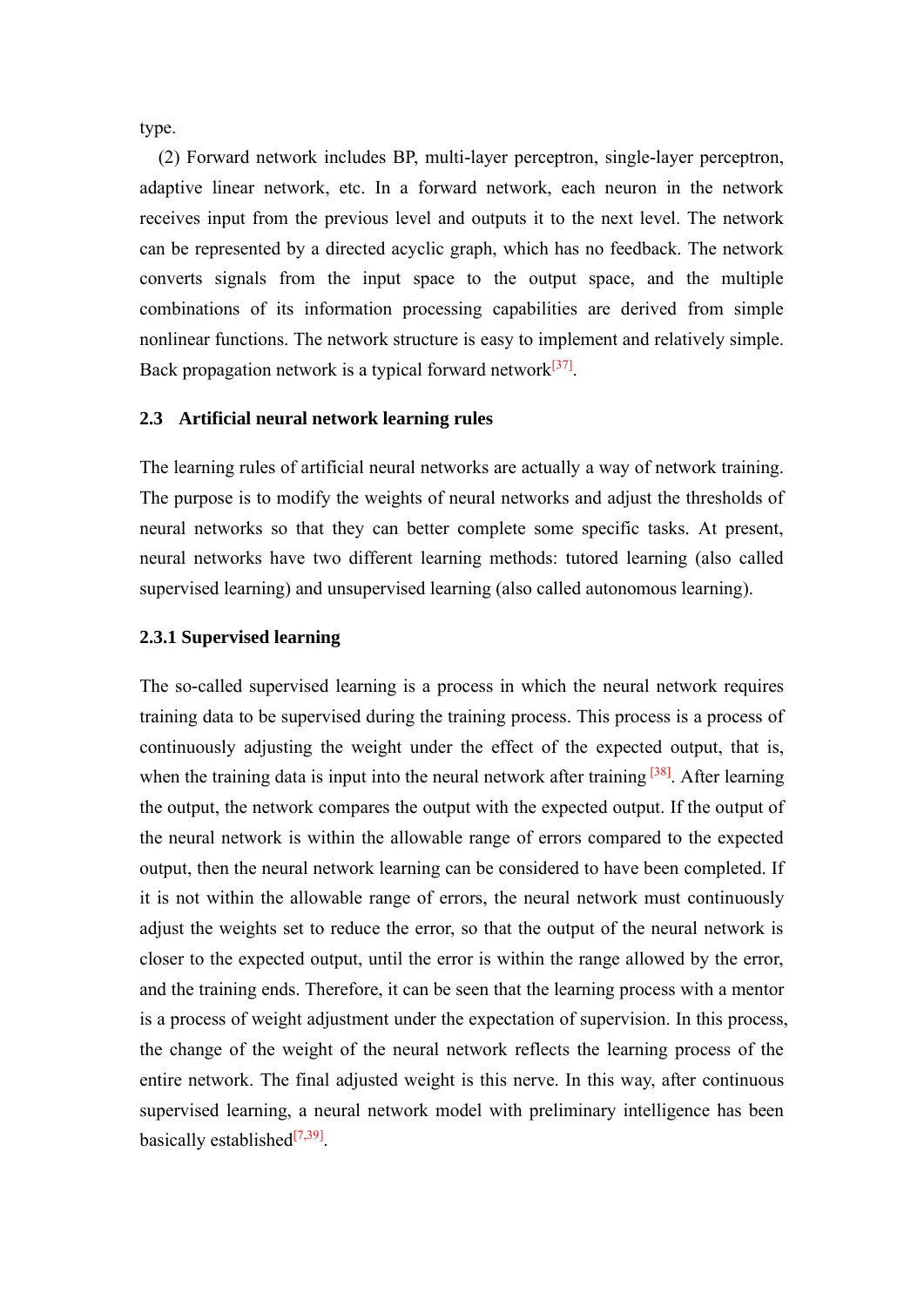# **2.3.2 Unsupervised learning**

The difference between unsupervised learning, also known as autonomous learning and supervised learning, is that unsupervised learning does not have an external supervision mechanism. It has no expected output. The training data is not included in the output after being input into the network by the input layer. The entire neural network checks the characteristics and rules of the training input data, and formulates a judgment standard<sup>1</sup>. The network refers to this standard to adjust the weight. This kind of unsupervised learning can be considered as a kind of self-organized learning. The discrimination criteria formulated before training are also pre-set rules such as competition rules. Through the cooperation between the neurons, the network weights are continuously adjusted to respond to the input mode excitation until the entire neural network forms an ordered state.

#### **2.4 Schematic Structure of an ANN**

A complete algorithmic structure of a conventional ANN consists of at least three different layers: the input, hidden, and output layers (Figure 1). Each layer consists of a certain number of neurons. Each neuron inter-connects with all the neurons in the following layer. Each connection represents a weight that contributes to the fitting. With a proper activation function, a combination of optimized weights can generate the prediction of the dependent variable:

$$
NET = \sum_{i,j}^{n} w_{i,j} x_i + b \tag{1}
$$

Where  $w_{i,j}$  represents the weight value of a connection,  $x_i$  represents an inputted independent variable, and b represents a bias. For the activation function (*f* (NET)), the sigmoid function is one of the most popular forms that can introduce a smooth non-linear fitting to the training of an ANN (Equation (2)). The training of an ANN is essentially the optimization of each weight contribution based on the data groups in the training set. The most commonly used weight optimization method is the back-propagation algorithm, which iteratively analyzes the errors and optimizes each weight value based on the errors generated by the next layer. As we have mentioned above, there are also some other types of networks like GRNN and ELM. Though there are some differences in the weight training and algorithmic structures, the basic principles, as well as the training and testing processes, are very similar. More details about their principles can be found in References<sup>[38]</sup>.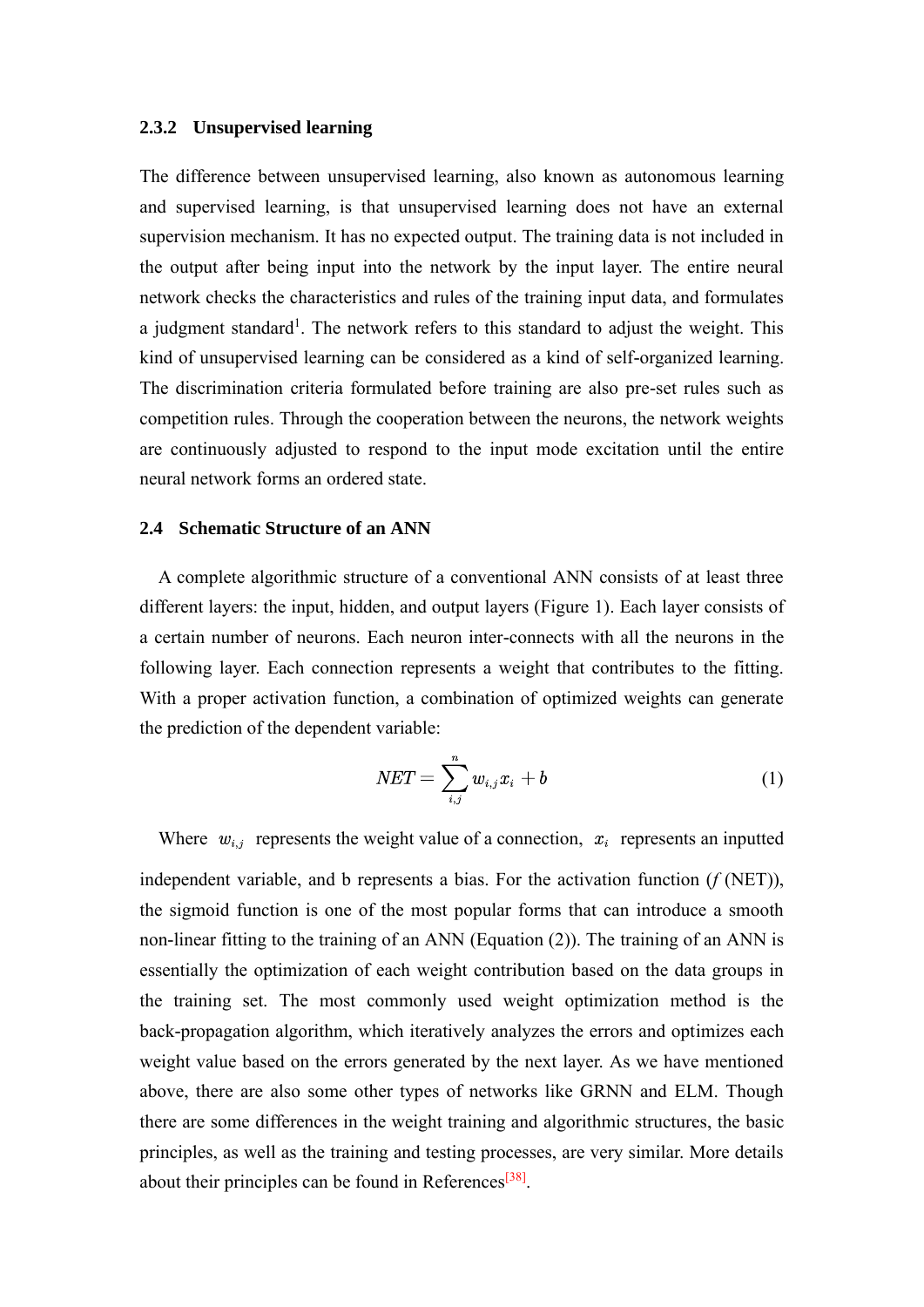

**Figure 1.** Algorithmic structure of a typical artificial neural network (ANN).

#### **2.5 Model Development**

The rational development of a knowledge-based ANN model consists of two parts: (i) training and (ii) testing. The training process is the so-called "learning" process from the database, while the testing process is the validation of the trained model using the data groups that are not previously involved in the training process. Detailed discussions are shown in Sections 2.5.1 and 2.5.2. It should be noted that the training and testing processes are not only suitable for the topic discussed in this review, but are also suitable for ANN model development in many other areas.

#### **2.5.1 Model Training**

The training of an ANN consists of database preparation and the selection of variables. The size of the database should be sufficiently large to avoid over-fitting. For each variable (especially the dependent variable), the data range should be wide enough to ensure good training. If the data range is too narrow, the trained model might only have a good prediction capacity in a very local region. For the numerical prediction, the dependent variables are usually the properties that are hard to acquire from regular measurements or calculations. The independent variables, on the other hand, should be easily-measured and have potential relationships with the selected dependent variable. More details about the training criterion can be found in Reference<sup>[40]</sup>.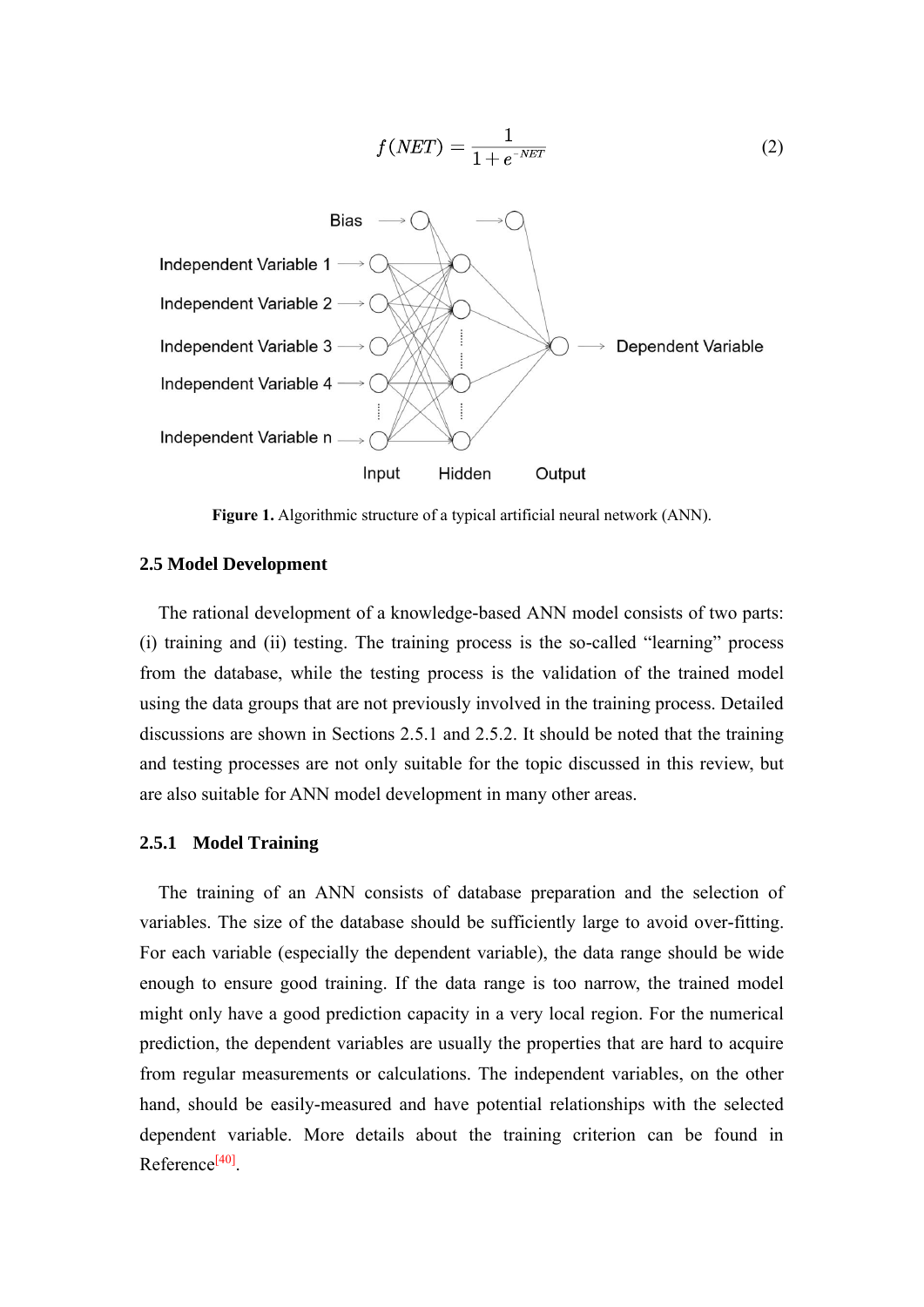# **2.5.2 Model Testing**

To validate the trained ANN, a testing process is necessary. The testing of a model should use the data groups that are not used for the training process. With the inputs of the testing set, the outputted data can be compared with the actual data in the testing set, with the root mean square error (RMSE) calculated by Equation (3):

$$
RMSE = \sqrt{\frac{\sum_{i}^{n} (P_i - A_i)^2}{n}}
$$
 (3)

where  $P_i$  represents the predicted value outputted by the ANN,  $A_i$  is the actual

value, and  $n$  represents the total number of samples. If the calculated RMSE from the testing set is relatively small, it means that the ANN is well-trained. It should be noted that for the training and testing of an ANN, a cross-validation process should be performed using different components of the training and testing datasets. If the database is relatively large, a sensitivity test can be performed to replace the cross-validation, in order to avoid a high computational  $cost^{[41]}$ .

It should be noted that, for a typical ANN algorithm (e.g., BPNN), it is necessary to optimize the overall ANN structure before deciding the final numbers of the hidden layer and hidden nodes. Repeated training and testing should be performed with different ANN structures. On the one hand, if the numbers of hidden layers and/or hidden neurons are too high, there is a risk of over-fitting; on the other hand, if their numbers are too low, this leads to under-fitting. Usually, the best ANN algorithmic configuration can be defined by comparing the average RMSEs from the testing sets during a cross-validation or sensitivity test<sup>[42]</sup>.

# **3 Applications of ANN for Catalysis: Experiment**

Generally speaking, the comprehensive evaluation indexes of industrial catalysts are activity, selectivity and service life, and the catalyst for specific reaction may also have good heat resistance, mechanical strength and anti-carbon properties, so the development cycle is often very long. When it comes to specific reactions, the preparation methods and operating conditions of catalysts depend more on practical experience. In order to further study the micro-reaction mechanism of catalysts, there are often multiple mechanism models for the same reaction, but these models often have their limitations. However, there are many factors affecting the properties of the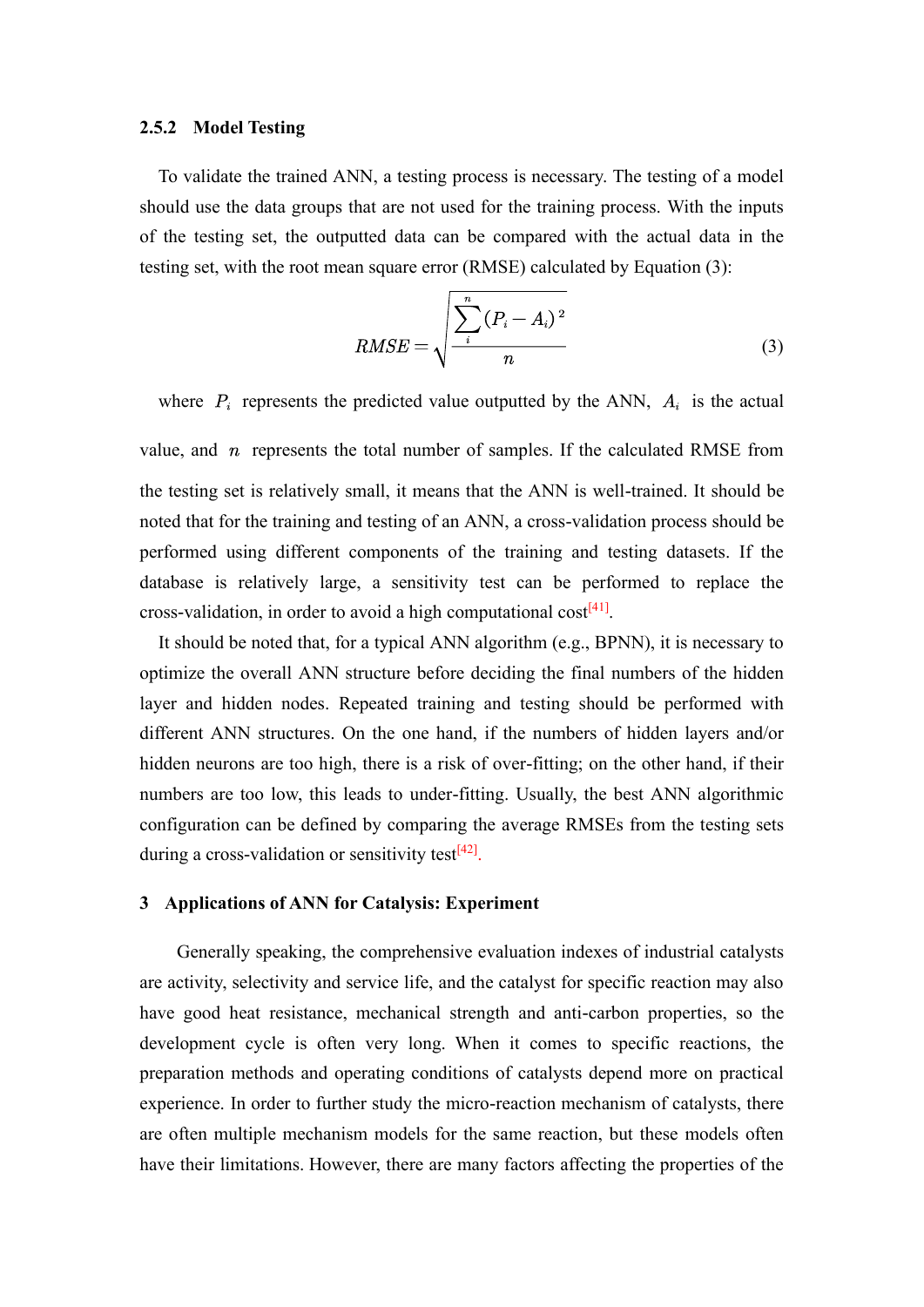catalyst. On the one hand, there is interaction between its own properties, such as active metal, preparation method, preparation conditions and activation conditions, and on the other hand, reaction conditions will also affect its activity. If all the experimental verification will consume huge energy. The nonlinear mapping ability of BP neural network can achieve certain precision prediction with less data in a short period of time, which is particularly efficient.

#### **3.1 Prediction of Catalytic Activity**

One of the earliest works for the catalytic application was done by Kito et al. in  $1994^{[43]}$ , and they predicted the product distribution of ethylbenzene oxidative hydrogenation, with the product components of styrene, benzaldehyde, benzene + toluene, CO, and CO<sup>2</sup> as the outputs of a network. In terms of the inputs of the ANN, they used nine different independent variables that had potential relationships with the productivity and selectivity of the catalytic reaction, including: unusual valence, surface area of the catalyst, amount of catalyst, typical valence, ionic radius, coordination number, electronegativity, partial charge of oxygen ion, and standard heat of formation of oxides. Their results found that with a good experimental database, a single hidden layer ANN could perform precise predictions for the product selectivity. Sasaki et al.<sup>[44]</sup> first proposed that ANNs could be used for catalytic activity predictions, as well as experimental condition optimizations. Setting the experimental conditions such as compositional quantity, temperature, and pressure, they showed that the yield and byproducts of NO decomposition over the Cu/ZSM-5 zeolite catalyst could be precisely predicted by a well-trained ANN. For other more complicated reactions, such as 1-hexene epoxidation catalyzed by polymer supported Mo(VI) complexes, Mohammed et al.  $[45]$  showed that the ANN had a powerful predictive capacity for forecasting its catalytic activities, in excellent agreement with their experimental conclusions. For photocatalysis, the ANN also shows its strong predictive capacity. Frontistis et al. <sup>[46]</sup> studied the photocatalytic degradation of 17-ethynylestradiol (EE2) using  $TiO<sub>2</sub>$  catalysts with varying concentrations. With the inputs of reaction time, TiO2 concentration, EE2 initial concentration, matrix dissolved organic carbon (DOC), and matrix conductivity as the inputs, they found that a single hidden layer ANN could perform the minimized average RMSE during the testing processes. In terms of the biotechnical catalysis, Rahman et al.<sup>[47]</sup> also found that using the temperature, reaction time, substrate molar ratio, and enzyme amount as the inputs, an optimized ANN structure could be used for the yield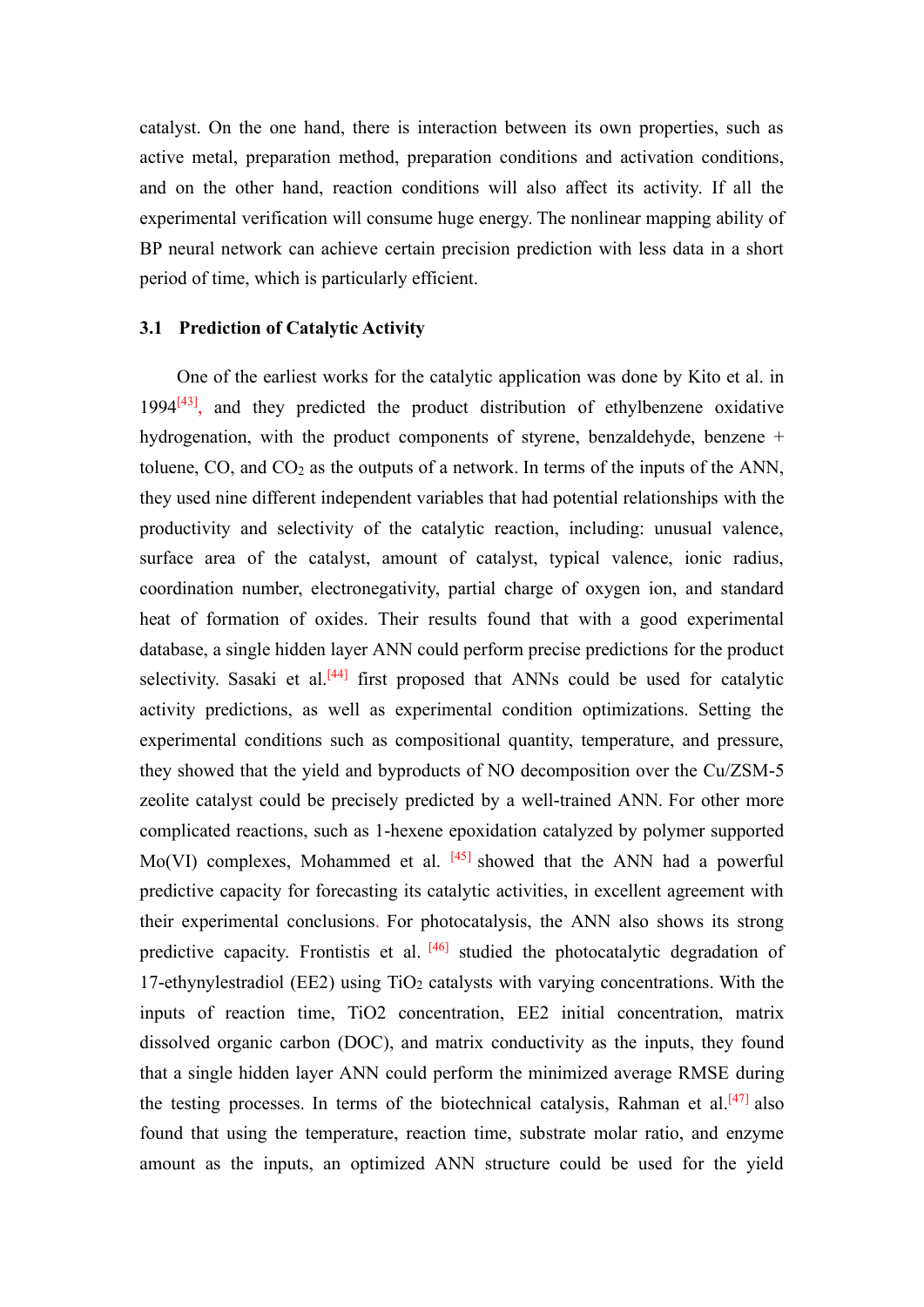prediction of lipase-catalyzed dioctyl adipate synthesis. Recently, with the developing concept of data mining, Gunay and Yildirim $[48]$  successfully used 1337 data points from 20 studies of selective CO oxidation over Cu-based catalysts. They concluded that ANN modeling could be used to extract valuable experimental results from previous literature data and provides powerful guidance for future experimental designs. In addition to catalysis, Raccuglia et al.<sup>[49]</sup> further found that a similar concept could even help assist the materials discovery from failed experimental data. From these typical studies, it can be seen that with different types of reaction systems, catalysis, and datasets, the optimal ANN structures for prediction are significantly different. As we can see, different reaction types have very different input variables and output indicators. This means that each prediction task should be predicted by a specific model with an optimal weight contribution and network structure.

#### **3.2 Optimization of Catalysis**

In addition to the activity prediction, scientists started to think about a more practical question: how can we cost-effectively design novel catalysts using the predictive power of ANN? Now that we know that ANNs can precisely predict the catalytic performances of various catalytic systems, we may want to design and generate new inputs of new expected catalysts, and acquire their predicted performances from a well-trained ANN. A general algorithmic flow chart of catalyst optimization summarized by Maldonado and Rothenberg is reconstructed in Figure 2.



**Figure 2.** Optimization modeling that combines both experimental and computational steps.

This is actually more challenging than a straightforward prediction. For modeling and optimizing the catalysis, one of the primary works was done by Corma et al.<sup>[50]</sup>,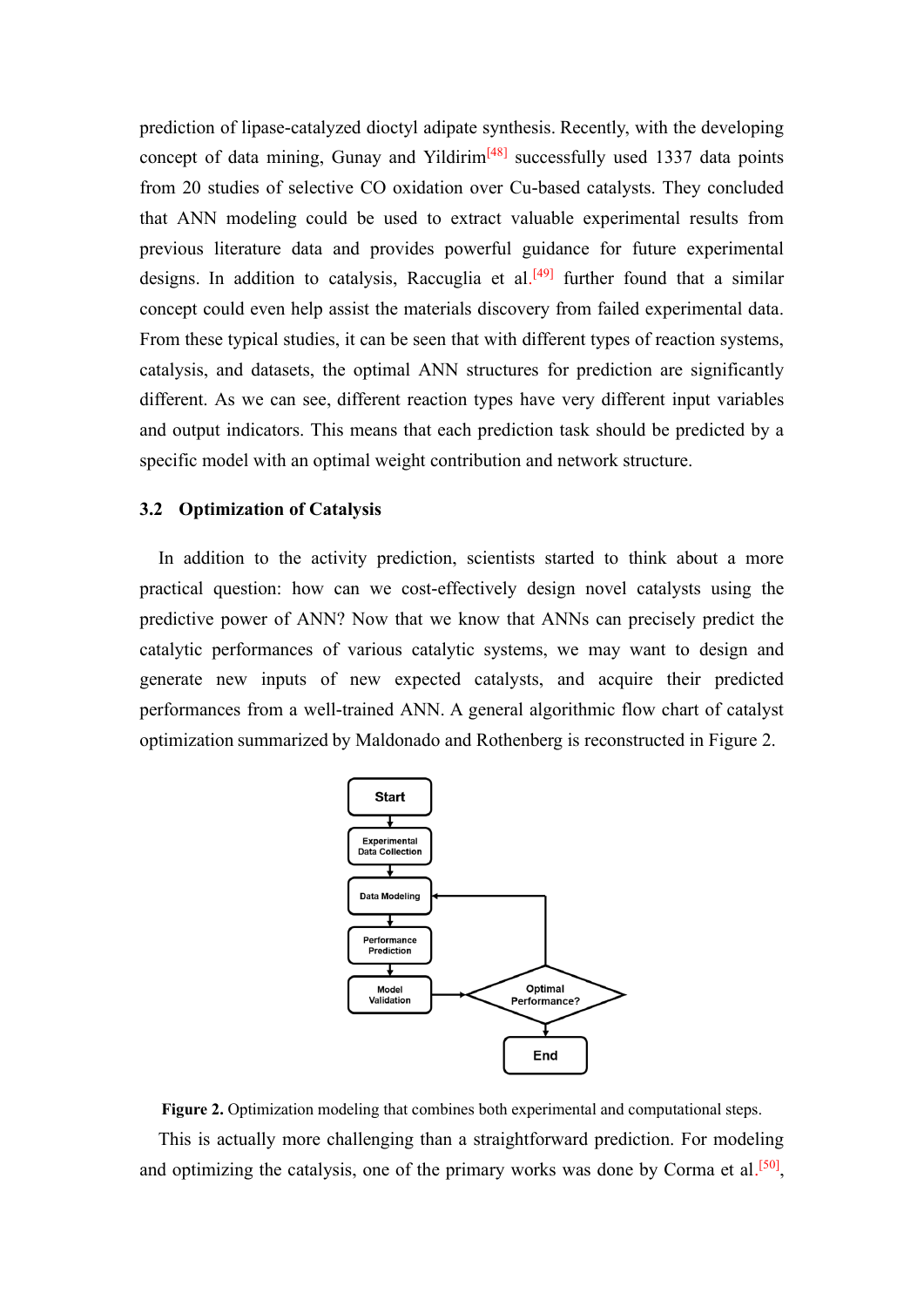who first applied ANNs for the optimization of potential catalyst compositions for the oxidative dehydrogenation of ethane (ODHE). It should be noted that in this catalysis optimization, a genetic algorithm (GA) was introduced as the promoter of design generation. Omata and Yamada<sup>[51]</sup> developed an ANN to predict the effective additives to a Ni/active carbon (AC) catalyst for methanol vapor-phase carbonylation. Using a well-trained network, they found that Sn was an effective element that could optimize this catalytic process. Hou et al.<sup>[52]</sup> first proposed an ANN-based computer-aided framework for catalyst design. They found that such a method could be effective for the design of promising propane ammoxidation catalysts. In a similar catalytic system for propane ammoxidation, Cundari *et al.* <sup>[53]</sup> further combined the ANN with a GA method for a quick catalyst selection. With the use of the GA method, people can more rationally design the catalysts by optimizing the inputs of ANNs. Similarly, Umegaki et al.  $[54]$  combined the GA and ANN with a parallel activity test for optimizing a Cu-Zn-Al-Sc oxide catalyst for methanol synthesis. Rodemerck et al. <sup>[55]</sup> generalized the GA-assisted ANN method and proposed a general framework for new solid catalytic materials screening, in good agreement with their experimental data. Based on the previous developments of the GA-assisted ANN methods, Baumes et al. <sup>[56]</sup> further developed an "ANN filter" for the high-throughput screening (HTS) of heterogeneous catalysis discovery. Using the water-gas shift (WGS) reaction as an example, they showed that though the optimization method previously developed by Corma et al.  $[50]$  was successful for ODHE (as mentioned at the beginning of this Subsection), it failed to precisely estimate the WGS reaction activities. However, with a well-trained ANN classifier as a filter that could help define the "good" and "bad" catalysts, WGS catalysts could be rationally designed with a GA-assisted HTS method.

Based on the BP neural network, Baroi et al. [57] established a correlation model for the structural properties of the supported H-Y zeolite catalyst, such as the micropore area, mesopore area, pore size and loading amount, and the esterification reaction activity. Only 8 models were simulated and the reliable results were obtained. Wu et al. used momentum factor-adaptive learning rate to improve BP neural network model and orthogonal design to adjust the process parameters of high-energy ball milling WC-MgO to control its grain size., BP model through item by item, intensive scanning techniques, diameter of grinding ball, ball mill speed and ball material ratio in the operating range value, ensure the comprehensive forecast samples. The experimental verification results show that the optimal catalyst particle size training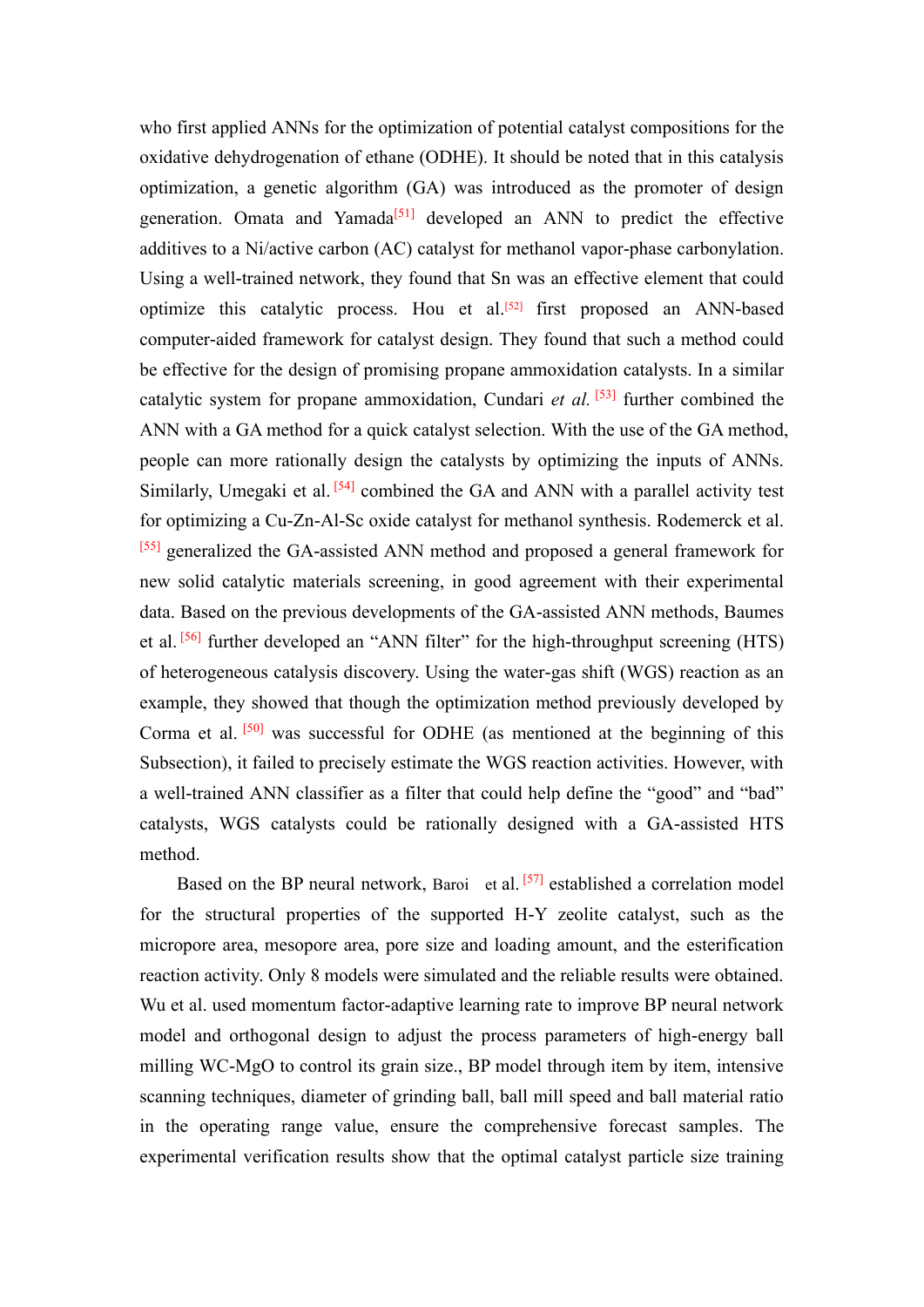times designed by the BP improved model with the optimal structure is only 38 times, and the prediction accuracy is also better than that of the orthogonal design. Huang Kai et al. improved BP neural network by using L-M algorithm and matrix algorithm respectively, and proposed a hybrid model based on improved BP and genetic algorithm to optimize Fe3O4 composite oxide catalyst to improve methane hydrogen production performance. In this model, the catalyst life and hydrogen generation rate are composed of target parameters, and GA algorithm is used for global optimization, which improves the convergence rate, accuracy and generalization ability of the network. The hydrogen generation rate of catalyst with auxiliary element ratio and preparation conditions is higher than that of the same experimental conditions, and its lifetime is extended by up to 150%. Similarly, Abbasi et al. also designed nano-modified perovskite catalysts using a mixture model of GA and BP (Ann-GA), and predicted the reaction performance of  $CH_4$ - $CO_2$  with only 20 groups of experimental data for the metal molar ratio of the catalyst. The predicted value of catalyst designed by the global optimization of genetic algorithm is in good agreement. Hadi et al. <sup>[58]</sup> used AN-GA model and RSM to design bimetallic catalyst for MTP reaction, the propylene selectivity of the catalyst prepared by the former is higher than that of the latter in terms of the Ce load, calcination temperature and calcination time, and the prediction accuracy is also satisfactory.

# **4 Conclusion and Prospects**

As the most straightforward application, ANN has been widely used for the prediction of catalytic performance during the past two decades. In the catalysis community, the optimization and design of catalysts are usually more important. In addition to predicting the catalytic activities, some studies generated new input combinations for a well-trained ANN model, and acquired the predicted output activities. In terms of the theoretical catalysis study, ANN has proven to be a good tool for catalytic descriptor prediction.

Though there is a huge success of ANNs that could facilitate the progress of the catalysis community, there are still some common challenges that should be addressed in future studies. For example, most of the relevant studies have been done by a conventional ANN (e.g., BPNN), However, with the development of machine learning, conventional ANNs are sometimes no longer the best choice. Compared to other research areas, the applications of ANN for the catalysis community are still not popular and not well-studied.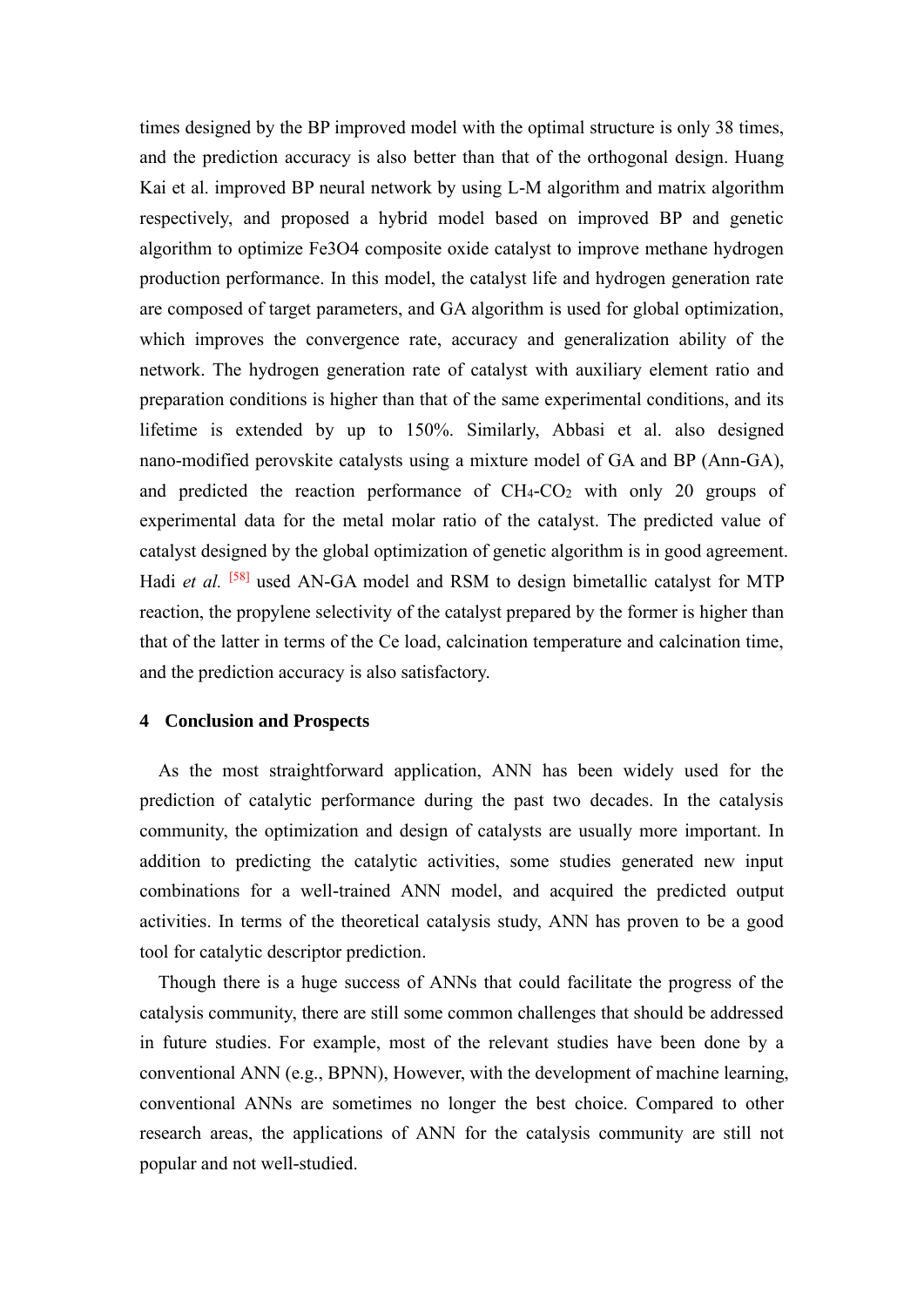Reference

- [1] Li H, Zhang Z, Liu Z. Application of Artificial Neural Networks for Catalysis: A Review. Catalysts 2017, 7 (10). https://doi.org/10.3390/catal7100306.
- [2] Qi Y, Zheng Z. Neural Network Algorithm and Its Application in Supercritical Extraction Process, Asian Journal of Chemical Sciences, 2021 9(1): 19-28.
- [3] Sheu BJ, Choi J. Back-Propagation Neural Networks. Neural Inf. Process.VLSI 1995, 277–296. https://doi.org/10.1007/978-1-4615-2247-8\_10.
- [4] Zhao N, Lu J. Review of Neural Network Algorithm and its Application in Temperature Control of Distillation Tower, Journal of Engineering Research and Reports, 2021, 20(4): 50-61.
- [5] Ding S, Chang XH, Wu QH. A Study on Approximation Performances of General Regression Neural Network. Appl. Mech. Mater. 2014, 441: 713–716.
- [6] Deng CW, Huang G B, Xu J, Tang JX. Extreme Learning Machines: New Trends and Applications. Sci. China Inf. Sci. 2015, 58 (2). https://doi.org/10.1007/s11432-014-5269-3.
- [7] Yang Q. Study on Evaluation of Chemical Industry Safety Production Based on Artificial Neural Network. In Proceedings of 2020 IEEE 5th Information Technology and Mechatronics Engineering Conference, ITOEC 2020; 2020; pp 1272–1277. https://doi.org/10.1109/ITOEC49072.2020.9141777.
- [8] Xu X. The Development and Status of Artificial Neural Network. Microelectronics 2017, 47 (2), 239–242.
- [9] Wan D, Hu Y, Ren X. Applied Research of BP Neural Network with Feedback Input. Comput. Eng. Des. 2010, 31 (2), 398-400,405.
- [10] Yang Q, Wu X, Lu A, et al.. Research on Auxiliary System of Intelligent Assembly of Complex Products Based on Augmented Reality [J]. Mechanical Design and Manufacturing Engineering, 2017,46(11):33-37
- [11] Wang B, Lu P, Qian H. Research on Auxiliary Assembly System Based on Image Recognition, Changjiang Information &Communications, 2021,28(5): 39-41.
- [12] Gao J, Tembine H. Distributed mean-fieldtype filters for traffic networks, IEEE Transactions on Intelligent Transportation Systems. 2019; 20(2):507-521.
- [13] Kaur P, Sobti R. Scenario-Based Simulation of Intelligent Driving Functions Using Neural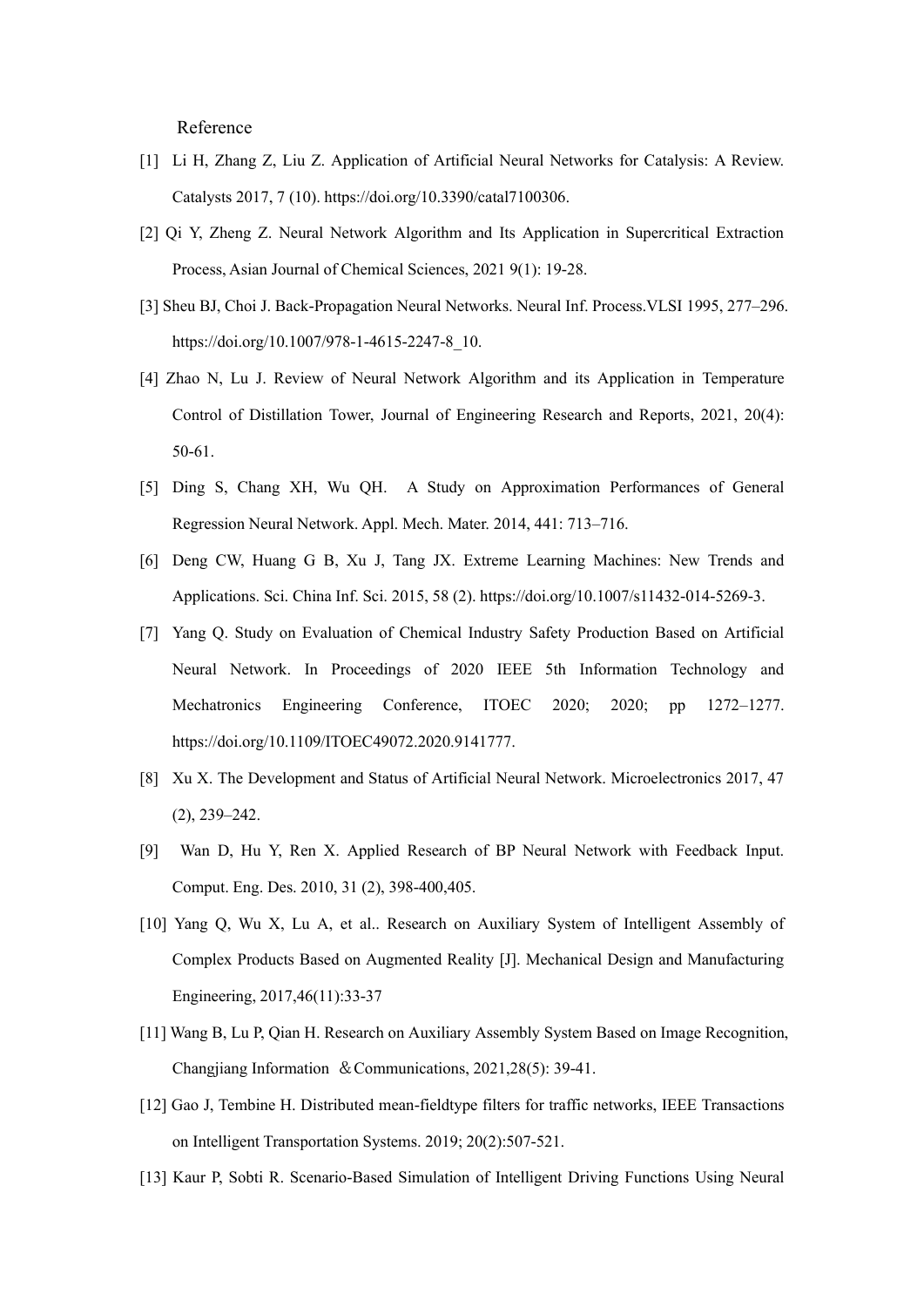Networks, 2018 9th International Conference on Computing, Communication and Networking Technologies (ICCCNT), 2018, pp. 1-5, doi: 10.1109/ICCCNT.2018.8494086.

- [14] DANG W, WANG Y, WANG Y, WANG X. Condition Optimization of Reduction Roasting Magnetic Separation Technology for Laterite Nickel Ore by BP Neural Network Technique, Conservation and Utilization of Mineral Resources, 2020, 40(5): 128-133.
- [15] Wang Y, Lin Y, Zhong R Y, Xu X. IoT-enabled cloud-based additive manufacturing platform to support rapid product development, International Journal of Production Research, 2019, 57(12): 3975-3991.
- [16] Liu B. Product Appearance Design and Concept Innovation Based on Neural Network[J] Journal of Physics: Conference Series, 2021, 1852, 042091.
- [17] Shi F, Gao J, Huang X. An affine invariant approach for dense wide baseline image matching. International Journal of Distributed Sensor Networks (IJDSN), 2016, 12(12).
- [18] Akay A, Dragomir A, Erlandsson B. Network-Based Modeling and Intelligent Data Mining of Social Media for Improving Care, in IEEE Journal of Biomedical and Health Informatics, 2015, 19(1): 210-218.
- [19] Ozyilmaz L, Yildirim T. Artificial neural networks for diagnosis of hepatitis disease," Proceedings of the International Joint Conference on Neural Networks, 2003., 2003, pp. 586-589 vol.1, doi: 10.1109/IJCNN.2003.1223422.
- [20] Gong K , Guan J , Kim K , et al. Iterative PET Image Reconstruction Using Convolutional Neural Network Representation[J]. IEEE Transactions on Medical Imaging, 2019, 38(3):675-685.
- [21] Kappeler A , Yoo S , Dai Q , et al. Video Super-Resolution With Convolutional Neural Networks[J]. IEEE Transactions on Computational Imaging, 2016, 2(2):109-122.
- [22] Gao J, Shi F. A Rotation and Scale Invariant Approach for Dense Wide Baseline Matching. Intelligent Computing Theory - 10th International Conference, ICIC (1) 2014: 345-356.
- [23] Chidambaram I A , Velusami S . Decentralized Biased Controllers for Load Frequency Control of Interconnected Power Systems Considering Governor Dead Band Non-Linearity[C]// Indicon. IEEE, 2006.
- [24] Francis R . Control Performance Standard based Load Frequency Control of a two area Reheat Interconnected Power System considering Governor Dead Band nonlinearity using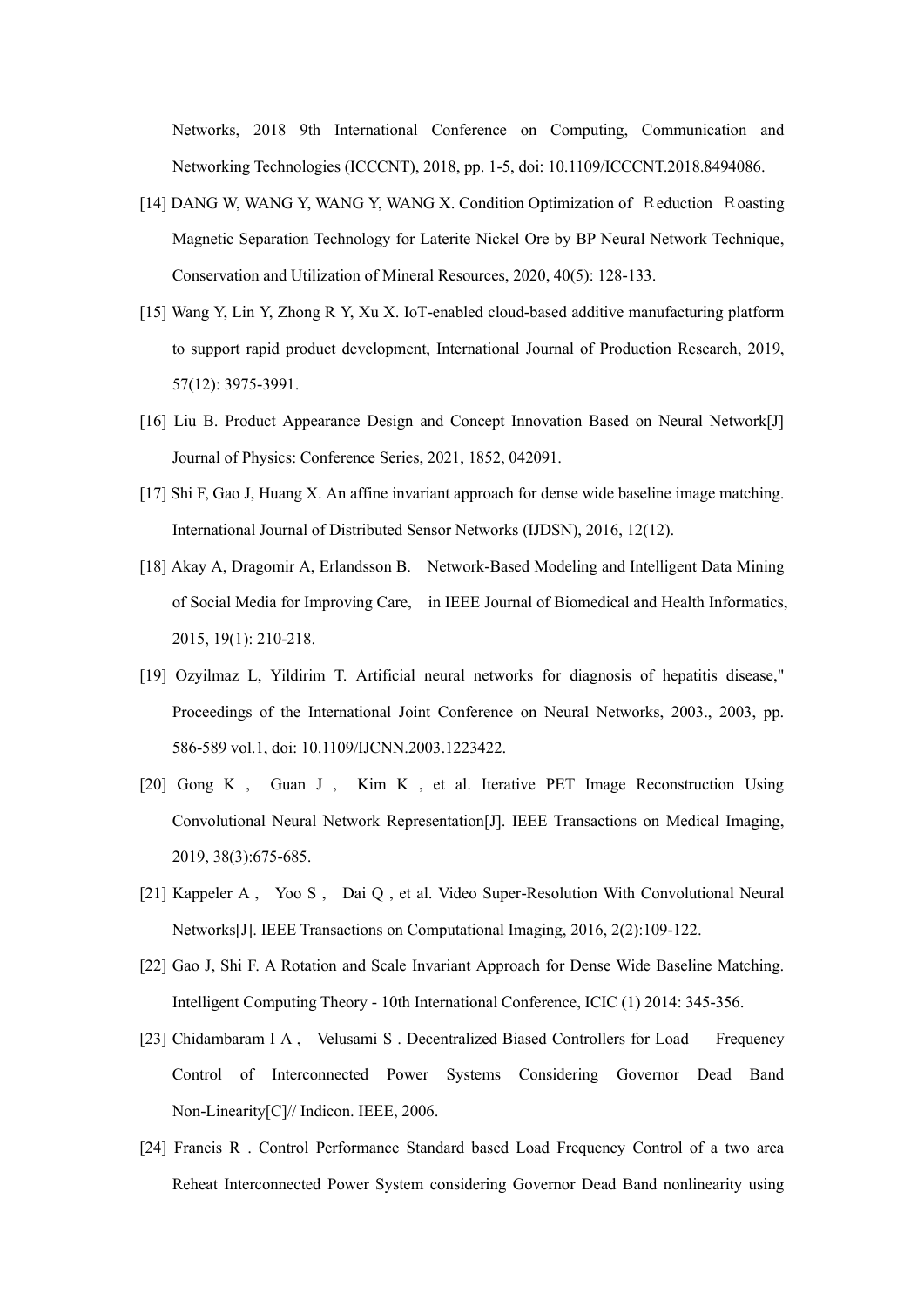Fuzzy Neural Network[J]. International Journal of Computer Applications, 2012, 46(15):41-48.

- [25] Velusami S , Chidambaram I A . Decentralized biased dual mode controllers for load frequency control of interconnected power systems considering GDB and GRC non-linearities[J]. Energy Conversion & Management, 2007, 48(5):1691-1702.
- [26] Gao J, Tembine H. Correlative Mean-Field Filter for Sequential and Spatial Data Processing, in the Proceedings of IEEE International Conference on Computer as a Tool (EUROCON), Ohrid, Macedonia, July 2017.
- [27] Hinton GE, Deng L, Yu D, et al.. Deep neural networks for acoustic modeling in speech recognition, Signal Process. Mag., 2012, 29 (6) : 82-97
- [28] Mandic D P. The use of Mobius transformations in neural networks and signal processing, Neural Networks for Signal Processing X. Proceedings of the 2000 IEEE Signal Processing Society Workshop (Cat. No.00TH8501), 2000, pp. 185-194 vol.1, doi: 10.1109/NNSP.2000.889409.
- [29] Lu J, Zhao N. Application of Neural Network Algorithm in Propylene Distillation, arXiv:2104.01774 [physics.chem-ph], 2021.
- [30] Gao J, Xu Y, Barreiro-Gomez J, Ndong M, Smyrnakis M, Tembine H. (September 5th 2018) Distributionally Robust Optimization. In Jan Valdman, Optimization Algorithms, IntechOpen. DOI: 10.5772/intechopen.76686. ISBN: 978-1-78923-677-4.
- [31] Wang H, Mo R. Review of Neural Network Algorithm and Its Application in Reactive Distillation. Asian Journal of Chemical Sciences, 2021, 9(3): 20-29.
- [32] Wold S . Method and device for monitoring and fault detection in industrial processes[J]. 2005.
- [33] Alkaya A , Eker I . A new threshold algorithm based PCA method for fault detection in transient state processes $|C|$ // International Conference on Electrical & Electronics Engineering. IEEE, 2012.
- [34] Purmonen S . Predicting Game Level Difficulty Using Deep Neural Networks. 2017.
- [35] Bauso D, Gao J, Tembine H. Distributionally Robust Games: f-Divergence and Learning, 11th EAI International Conference on Performance Evaluation Methodologies and Tools (VALUETOOLS), Venice, Italy, Dec 2017.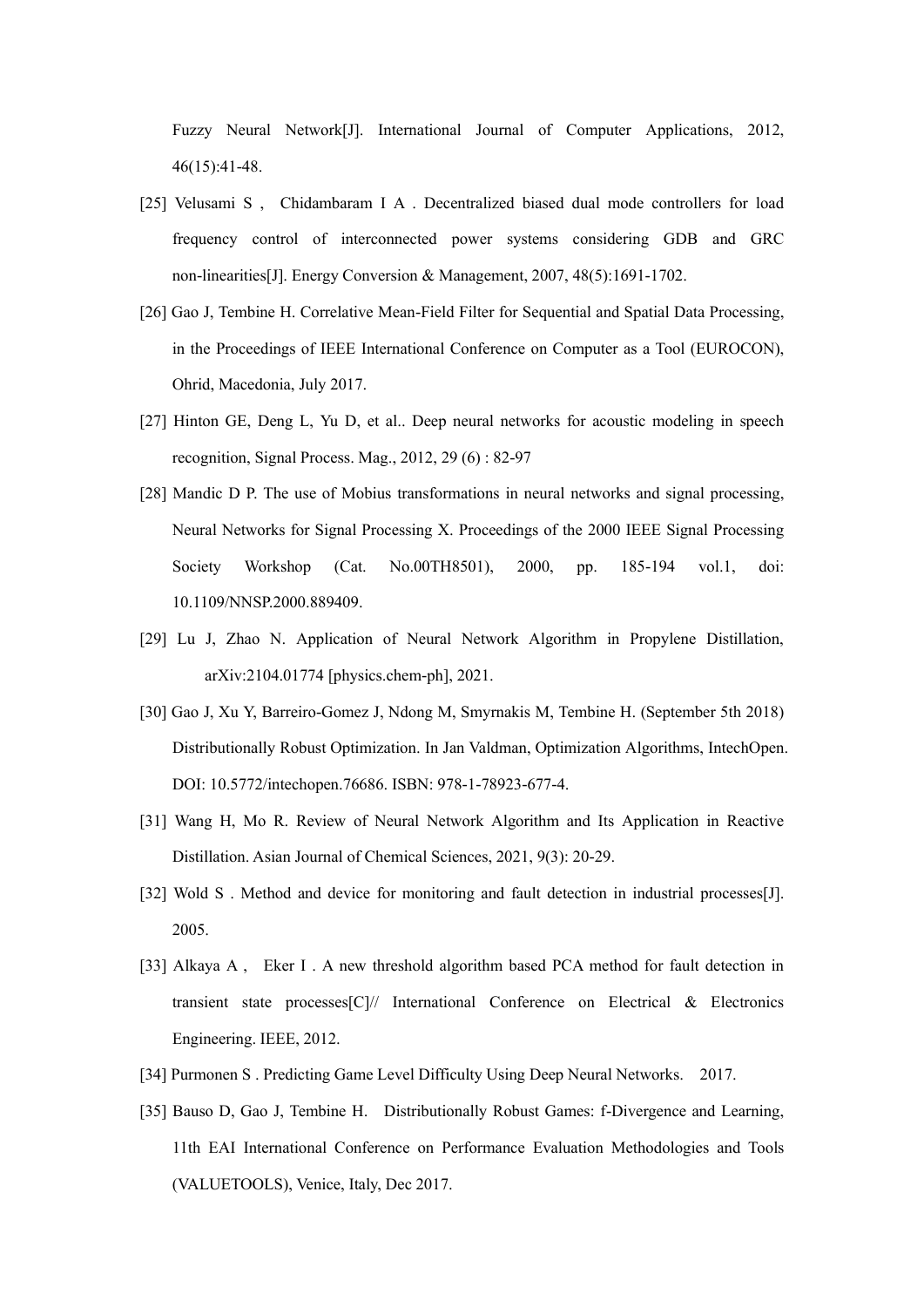- [36] Schollhorn WI. Applications of Artificial Neural Nets in Clinical Biomechanics. Clin. Biomech. 2004, 19 (9): 876–898.
- [37] Kumar R, Aggarwal RK, Sharma JD. Comparison of Regression and Artificial Neural Network Models for Estimation of Global Solar Radiations. Renew. Sustain. Energy Rev. 2015, 52: 1294–1299.
- [38] Han S-H, Kim KW, Kim S, Youn YC. Artificial Neural Network: Understanding the Basic Concepts without Mathematics. Dement. neurocognitive Disord. 2018, 17 (3): 83–89.
- [39] Ding SF, Li H, Su CY, et al. Evolutionary Artificial Neural Networks: A Review. Artif. Intell. Rev. 2013, 39 (3): 251–260.
- [40] Li H, Liu ZJ, Liu KJ, Zhang ZE. Predictive Power of Machine Learning for Optimizing Solar Water Heater Performance: The Potential Application of High-Throughput Screening. Int. J. Photoenergy 2017, 2017. https://doi.org/10.1155/2017/4194251.
- [41] Abdolghader P, Haghighat F, Bahloul A. Predicting Fibrous Filter's Efficiency by Two Methods: Artificial Neural Network (ANN) and Integration of Genetic Algorithm and Artificial Neural Network (GAINN). Aerosol Sci. Eng. 2018 24 2018, 2 (4):197–205.
- [42] Othman AHA, Kassim S, Rosman RB, et al. Correction to: Prediction Accuracy Improvement for Bitcoin Market Prices Based on Symmetric Volatility Information Using Artificial Neural Network Approach. J. Revenue Pricing Manag. 2020 195 2020, 19 (5): 331–331.
- [43] Kito S, Hattori T, Murakami Y. Estimation of Catalytic Performance by Neural Network -Product Distribution in Oxidative Dehydrogenation of Ethylbenzene. Appl. Catal. A 1994, 114.
- [44] Sasaki M, Hamada H, Kintaichi Y. Application of a Neural Network to the Analysis of Catalytic Reaction of NO Decomposition over Cu/ZSM-5 Zeolite. Appl. Catal. A 1995, 132, 261–279.
- [45] Mohammed ML, Patel D, Mbelec R, et al. Optimisation of Alkene Epoxidation Catalysed by Polymer Supported Mo(VI) Complexes and Application of Artificial Neural Network for the Prediction of Catalytic Performances. Appl. Catal. A Gen. 2013, 466:142–152.
- [46] Frontistis Z, Daskalaki VM, Hapeshi E, et al. Photocatalytic (UV-A/TiO2) Degradation of 17 Alpha-Ethynylestradiol in Environmental Matrices: Experimental Studies and Artificial Neural Network Modeling. J. Photochem. Photobiol. a-Chemistry 2012, 240: 33–41.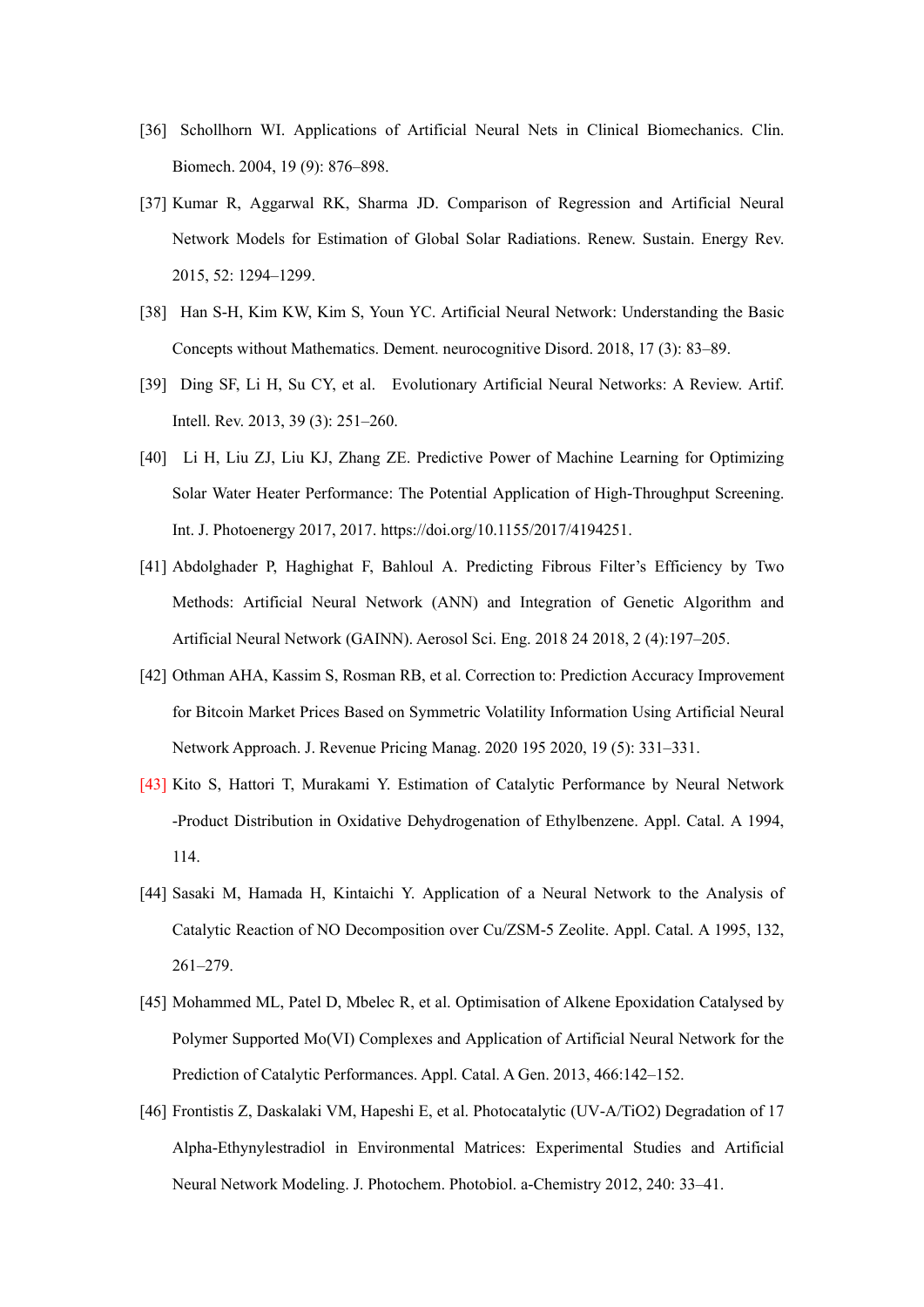- [47] Rahman MBA, Chaibakhsh N, Basri M, et al. Application of Artificial Neural Network for Yield Prediction of Lipase-Catalyzed Synthesis of Dioctyl Adipate. Appl. Biochem. Biotechnol. 2009, 158 (3): 722–735.
- [48] Gunay ME, Yildirim R. Neural Network Analysis of Selective CO Oxidation over Copper-Based Catalysts for Knowledge Extraction from Published Data in the Literature. Ind. Eng. Chem. Res. 2011, 50 (22): 12488–12500.
- [49] Raccuglia P, Elbert KC, Adler PDF, et al. Machine-Learning-Assisted Materials Discovery Using Failed Experiments. Nature 2016, 533 (7601): 73
- [50] Corma A, Serra JM, Argente E, et al. Application of Artificial Neural Networks to Combinatorial Catalysis: Modeling and Predicting ODHE Catalysts. Chemphyschem 2002, 3 (11), 939–945.
- [51] Omata K, Yamada M. Prediction of Effective Additives to a Ni/Active Carbon Catalyst for Vapor-Phase Carbonylation of Methanol by an Artificial Neural Network. Ind. Eng. Chem. Res. 2004, 43 (20), 6622–6625. https://doi.org/10.1021/ie049609p.
- [52] Hou ZY, Dai Q, Wu XQ , et al. Artificial neural network aided design of catalyst for propane ammoxidation[J]. Chinese Journal of Catalysis, 1997, 161(1):183-190.
- [53] Cundari TR, Deng J, Zhao Y. Design of a Propane Ammoxidation Catalyst Using Artificial Neural Networks and Genetic Algorithms. Ind. Eng. Chem. Res. 2001, 40 (23), 5475–5480. https://doi.org/10.1021/ie010316v.
- [54] Umegaki T, Watanabe Y, Nukui N, et al. Optimization of Catalyst for Methanol Synthesis by a Combinatorial Approach Using a Parallel Activity Test and Genetic Algorithm Assisted by a Neural Network. Energy & Fuels 2003, 17 (4), 850–856. https://doi.org/10.1021/ef020241n.
- [55] Rodemerck U, Baerns M, Holena M, Wolf D. Application of a Genetic Algorithm and a Neural Network for the Discovery and Optimization of New Solid Catalytic Materials. Appl. Surf. Sci. 2004, 223 (1–3), 168–174. https://doi.org/10.1016/s0169-4332(03)00919-x.
- [56] Baumes L, Farrusseng D, Lengliz M, Mirodatos C. Using Artificial Neural Networks to Boost High-Throughput Discovery in Heterogeneous Catalysis. Qsar Comb. Sci. 2004, 23 (9), 767–778. https://doi.org/10.1002/qsar.200430900.
- [57] Baroi C, Dalai AK. Esterification of free fatty acids (FFA) of Green Seed Canola (GSC) oil using H-Y zeolite supported 12-Tungstophosphoric acid (TPA)[J]. Applied Catalysis A